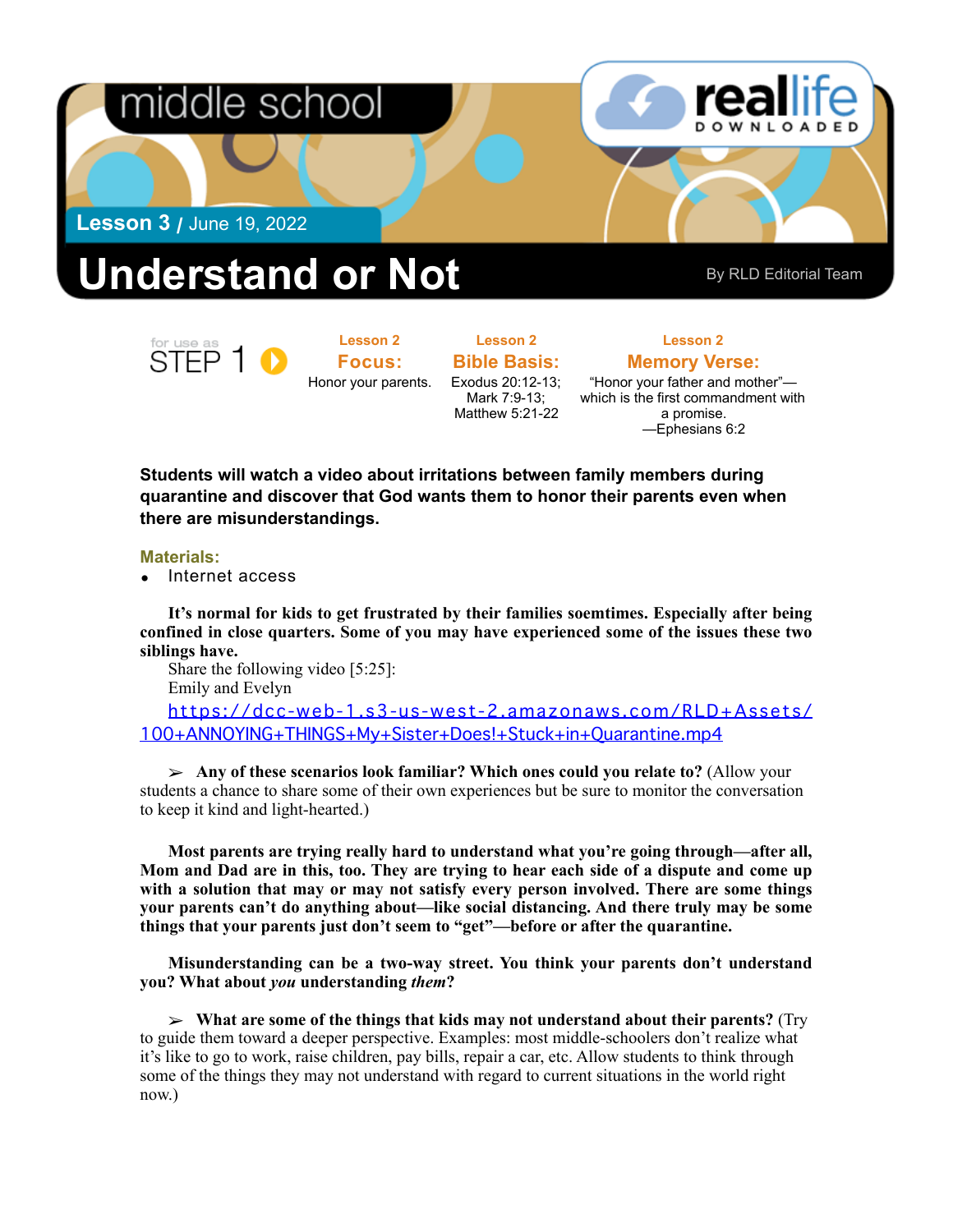**Sad but true, parents and kids don't always understand each other perfectly. But even when they miss connections, they still have responsibilities to each other. For example, your mom and dad have a responsibility to feed you and give you a place to sleep. And you have responsibilities to them which begin with showing them honor. Let's take a few minutes to explore what the Bible says about honoring Mom and Dad.**

(Continue on to Steps 2 and 3 in your teacher's guide; your Step 4 appears below.)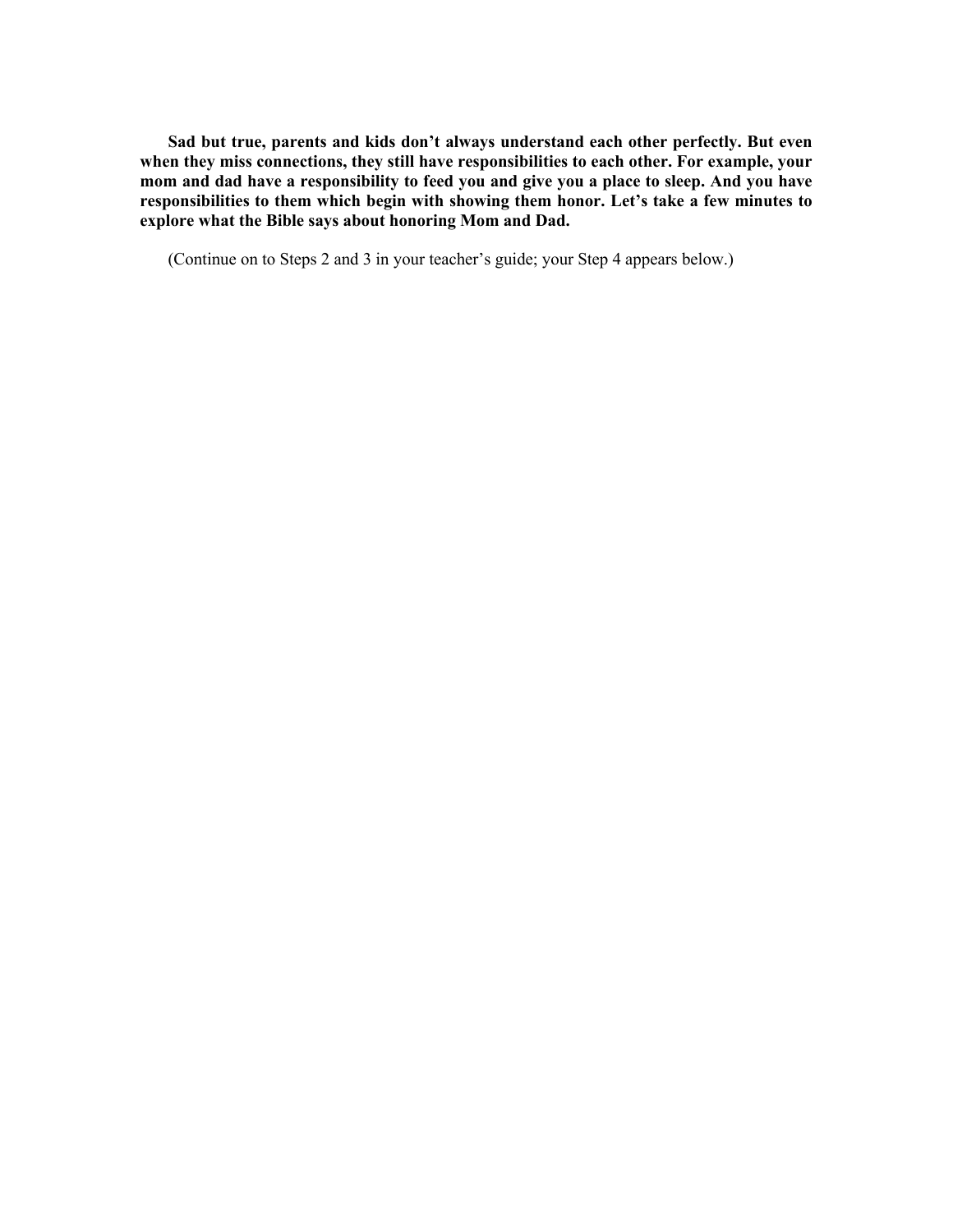

**Materials:**

| . |              |
|---|--------------|
|   | Index cards  |
|   | Pens/pencils |

Some of your students may have designed a card and written a poem for their parents in the Step 3 activities. This step will take it further by having your students commit to and follow through on honoring their parents in a *practical* way.

Make sure each student has an index card and a pen/pencil. Ask your students to think of one way that they may have dishonored their parents—perhaps by grumbling when they completed a chore. Instruct them to create a coupon that will show honor in that area.

Have your students write "Honor Coupon" at the top of their index card along with an appropriate act of service. For example, if complaining about doing the dishes was a way a student dishonored Mom, they might give a coupon for an extra night of doing the dishes without complaint even though it's not their turn. Dad might get a free car wash or mowed lawn if he was previously disrespected when he asked them to do it before.

**You can offer anything you want but there's one catch: You have to choose something above and beyond what you normally do. If the dishes are already your job three nights a week, your honor coupon only counts if it is good for a** *fourth* **night.**

**Sometime today, give your honor coupon to Mom or Dad. Explain what you talked about in class today. It would be a great opportunity to say sorry for disrespect in the past.** 

**Honoring your parents is something God wants us to do all the time—this coupon is just a start. Let it be your first step in choosing to honor Mom and Dad every day.**

Give your students a few minutes to create their coupons. If your students did design a card in Step 3, suggest that they slip the honor coupon inside before they present the greeting card to their parents.

If time permits, invite (but don't require) your teens to share what they wrote on their honor coupons.